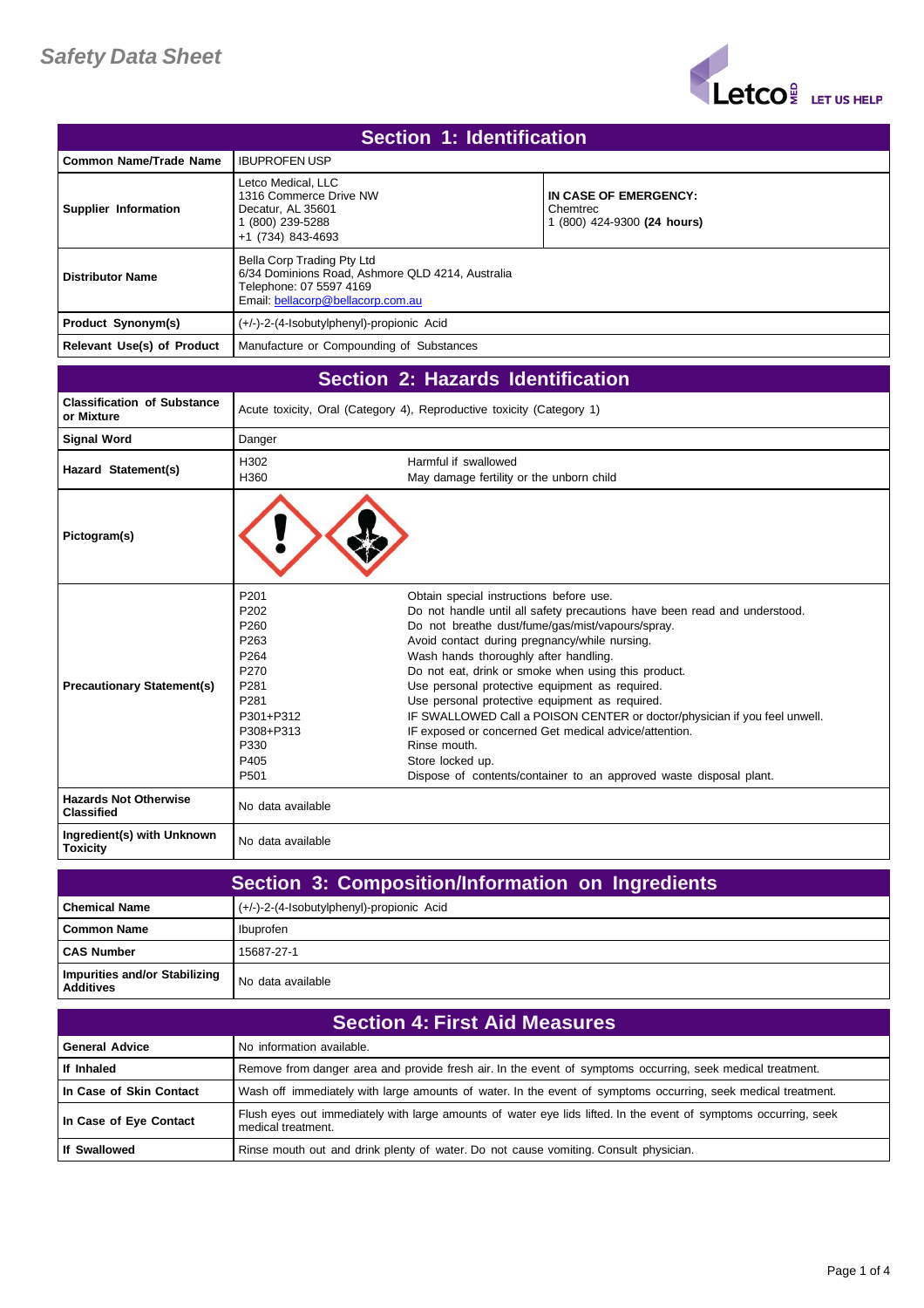| <b>Most Important Symptoms</b><br>and Effects                                                  | None. Symptomatic treatment.                                                                                                                                                                                                                                                                                               |  |
|------------------------------------------------------------------------------------------------|----------------------------------------------------------------------------------------------------------------------------------------------------------------------------------------------------------------------------------------------------------------------------------------------------------------------------|--|
|                                                                                                | <b>Section 5: Fire Fighting Measures</b>                                                                                                                                                                                                                                                                                   |  |
| <b>Suitable Extinguishing</b><br>Media                                                         | Suitable Extinguishing media: water spray jet, foam, dry chemicals, $CO2$                                                                                                                                                                                                                                                  |  |
| <b>Special Hazards Arising</b><br>From the<br><b>Substance/Mixture</b>                         | In case of fire, product may form: Carbon oxide                                                                                                                                                                                                                                                                            |  |
| Special PPE and/or<br><b>Precautions for Firefighters</b>                                      | Wear positive pressure self-contained breathing apparatus. Wear full protective clothing.                                                                                                                                                                                                                                  |  |
|                                                                                                | <b>Section 6: Accidental Release Measures</b>                                                                                                                                                                                                                                                                              |  |
| <b>Personal Precautions,</b><br><b>Protective Equipment and</b><br><b>Emergency Procedures</b> | Keep clear of dust.                                                                                                                                                                                                                                                                                                        |  |
| <b>Methods and Materials</b><br><b>Used for Containment</b>                                    | Do not allow to enter drainage. Do not allow material to contaminate ground water system. Local authorities should be<br>advised if significant spillages cannot be contained.                                                                                                                                             |  |
| <b>Cleanup Procedures</b>                                                                      | Use mechanical handling equipment. Avoid dust formation. Cleaning measures must be done under respiratory<br>protection. Packaging that cannot be cleaned should be disposed of as for product.                                                                                                                            |  |
|                                                                                                | <b>Section 7: Handling and Storage</b>                                                                                                                                                                                                                                                                                     |  |
| <b>Precautions for Safe</b><br>Handling                                                        | Keep container tightly closed. Avoid forming of dust. Dust can form an explosive mixture with air. Keep away from<br>sources of ignition, do not smoke.                                                                                                                                                                    |  |
| <b>Conditions for Safe Storage</b>                                                             | Store in cool and dry place. Store away from oxidizers. Provide sufficient ventilation.                                                                                                                                                                                                                                    |  |
|                                                                                                | <b>Section 8: Exposure Controls/Personal Protection</b>                                                                                                                                                                                                                                                                    |  |
| <b>Components with</b><br><b>Workplace Control</b><br><b>Parameters</b>                        | Not available.                                                                                                                                                                                                                                                                                                             |  |
| <b>Appropriate Engineering</b><br><b>Controls</b>                                              | Do not inhale dust. Avoid contact with eyes and skin. Remove contaminated, saturated clothing immediately; Do not<br>eat, drink or smoke during work. Wash hands before and after work. It is essential for pregnant women to avoid inhaling<br>the product and not to let it come in contact with skin.                   |  |
| <b>PPE - Eye/Face Protection</b>                                                               | Safety glasses with side-shields conforming to EN166 Use equipment for eye protection tested and approved under<br>appropriate government standards such as NIOSH (US) or EN 166 (EU)                                                                                                                                      |  |
| <b>PPE - Skin Protection</b>                                                                   | PVC gloves $(t > 6 h)$ . Light protective clothing.                                                                                                                                                                                                                                                                        |  |
| <b>PPE - Body Protection</b>                                                                   | PVC gloves $(t > 6 h)$ . Light protective clothing.                                                                                                                                                                                                                                                                        |  |
| <b>PPE - Respiratory</b><br><b>Protection</b>                                                  | For nuisance exposure use type P95 (US) or type P1 (EU EN 143) particle respirator. For higher level protection use<br>type OV/AG P99 (US) or type ABEK-P2 (EU EN 143) respirator cartridges. Use respirators and components tested and<br>approved under appropriate government standards such as NIOSH (US) or CEN (EU). |  |
|                                                                                                | <b>Section 9: Physical and Chemical Properties</b>                                                                                                                                                                                                                                                                         |  |
| Appearance                                                                                     | Form: Powder Color: white                                                                                                                                                                                                                                                                                                  |  |
| <b>Upper/Lower Flammability</b><br>or Explosive Limits                                         | No data available                                                                                                                                                                                                                                                                                                          |  |
| Odor                                                                                           | odorless                                                                                                                                                                                                                                                                                                                   |  |
| Vapor Pressure                                                                                 | No data available                                                                                                                                                                                                                                                                                                          |  |
| <b>Odor Threshold</b>                                                                          | No data available                                                                                                                                                                                                                                                                                                          |  |
| <b>Vapor Density</b>                                                                           | No data available                                                                                                                                                                                                                                                                                                          |  |
| рH                                                                                             | No data available                                                                                                                                                                                                                                                                                                          |  |
| <b>Relative Density</b>                                                                        | No data available                                                                                                                                                                                                                                                                                                          |  |
| <b>Melting Point/Freezing</b><br>Point                                                         | Melting point/range: 75-78°C.                                                                                                                                                                                                                                                                                              |  |
| <b>Solubility</b>                                                                              | Insoluble in water.                                                                                                                                                                                                                                                                                                        |  |
| <b>Initial Boiling Point and</b><br><b>Boiling Range</b>                                       | No data available                                                                                                                                                                                                                                                                                                          |  |
| <b>Flash Point</b>                                                                             | No data available                                                                                                                                                                                                                                                                                                          |  |
| <b>Evaporation Rate</b>                                                                        | No data available                                                                                                                                                                                                                                                                                                          |  |
| <b>Flammability (Solid, Gas)</b>                                                               | No data available                                                                                                                                                                                                                                                                                                          |  |
| <b>Partition Coefficient</b>                                                                   | No data available                                                                                                                                                                                                                                                                                                          |  |
| <b>Auto-Ignition Temperature</b>                                                               | Minimum Ignition Energy (mJ): 10-25                                                                                                                                                                                                                                                                                        |  |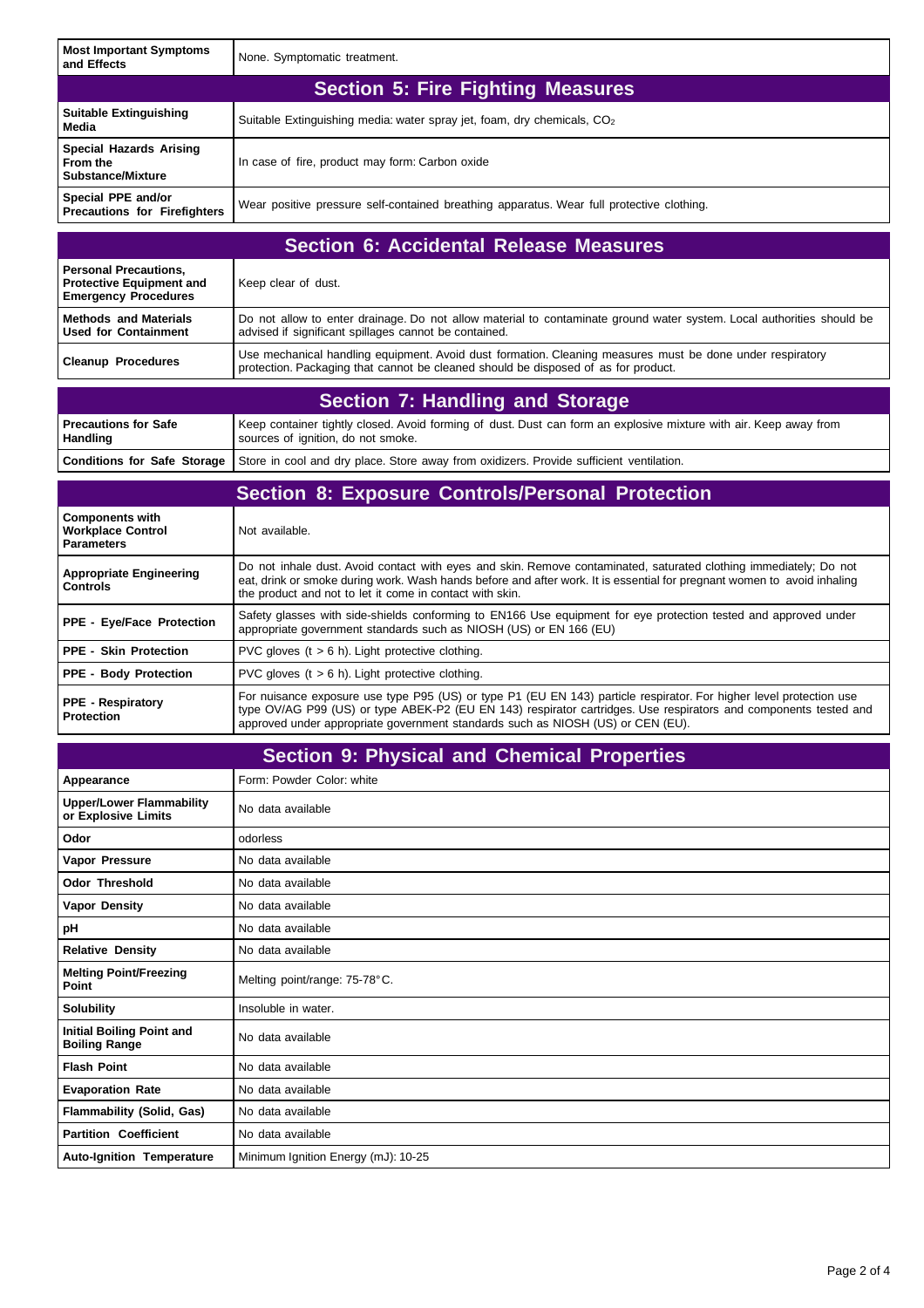| <b>Decomposition</b><br>Temperature                 | No data available                                                                                    |  |
|-----------------------------------------------------|------------------------------------------------------------------------------------------------------|--|
| <b>Viscosity</b>                                    | No data available                                                                                    |  |
| Section 10: Stability and Reactivity                |                                                                                                      |  |
| <b>Reactivity</b>                                   | Protect from frost, heat and sunlight.                                                               |  |
| <b>Chemical Stability</b>                           | Stable at normal temperature.                                                                        |  |
| <b>Possibility of Hazardous</b><br><b>Reactions</b> | No hazardous reactions known.                                                                        |  |
| <b>Conditions to Avoid</b>                          | Take precautionary measures against static discharges.                                               |  |
| Incompatible Materials                              | Reactions with strong oxidizing agents.                                                              |  |
| <b>Hazardous Decomposition</b><br><b>Products</b>   | To avoid thermal decomposition, do not overheat. No decomposition if stored and applied as directed. |  |

|                                                                               | <b>Section 11: Toxicological Information</b> |
|-------------------------------------------------------------------------------|----------------------------------------------|
| Acute Toxicity - LD50 Oral                                                    | LD50 Oral - rat - 636 mg/kg                  |
| <b>Acute Toxicity - Inhalation</b>                                            | No data available                            |
| Acute Toxicity - Dermal                                                       | No data available                            |
| <b>Acute Toxicity - Eye</b>                                                   | No data available                            |
| <b>Skin Corrosion/Irritation</b>                                              | Mildly irritating                            |
| <b>Serious Eye</b><br>Damage/Irritation                                       | Mildly irritating                            |
| <b>Respiratory or Skin</b><br><b>Sensitization</b>                            | No data available                            |
| <b>Germ Cell Mutagenicity</b>                                                 | No data available                            |
| <b>Carcinogenicity IARC</b>                                                   | No data available                            |
| <b>Carcinogenicity ACGIH</b>                                                  | No data available                            |
| <b>Carcinogenicity NTP</b>                                                    | No data available                            |
| <b>Carcinogenicity OSHA</b>                                                   | No data available                            |
| <b>Reproductive Toxicity</b>                                                  | No data available                            |
| Specific Target Organ<br><b>Toxicity - Single Exposure</b>                    | No data available                            |
| <b>Specific Target Organ</b><br><b>Toxicity - Repeated</b><br><b>Exposure</b> | No data available                            |
| <b>Aspiration Hazard</b>                                                      | No data available                            |

| Section 12: Ecological Information      |                                                                         |  |
|-----------------------------------------|-------------------------------------------------------------------------|--|
| <b>Toxicity</b>                         | No quantitative data concerning the ecological effects of this product. |  |
| <b>Persistence and</b><br>Degradability | Ecological data are not available                                       |  |
| <b>Bio-accumulative Potential</b>       | No data available                                                       |  |
| <b>Mobility in Soil</b>                 | No data available                                                       |  |
| <b>Other Adverse Effects</b>            | No data available                                                       |  |

| <b>Section 13: Disposal Considerations</b>              |                                                                                                                                                              |
|---------------------------------------------------------|--------------------------------------------------------------------------------------------------------------------------------------------------------------|
| <b>Waste Treatment Methods</b><br><b>Product</b>        | Recommendation D10, Waste Code No-20 01 32. In addition, comply with the regional authorities.                                                               |
| Waste Treatment Methods<br>  Packaging                  | Recommendation: Wash with suitable cleaner, otherwise as described under Residues. Packaging that cannot be<br>cleaned should be disposed of as for product. |
| <b>Special Precautions Landfill</b><br>or Incinerations | No data available                                                                                                                                            |
| Other Information                                       | No data available                                                                                                                                            |

| Section 14: Transport Information |                      |
|-----------------------------------|----------------------|
| UN Number                         | Not dangerous goods. |
| UN Proper Shipping Name           | N/A                  |
| Transport Hazard Class(es)        | N/A                  |
| <b>Packaging Group</b>            | N/A                  |
| <b>Environmental Hazards</b>      | N/A                  |